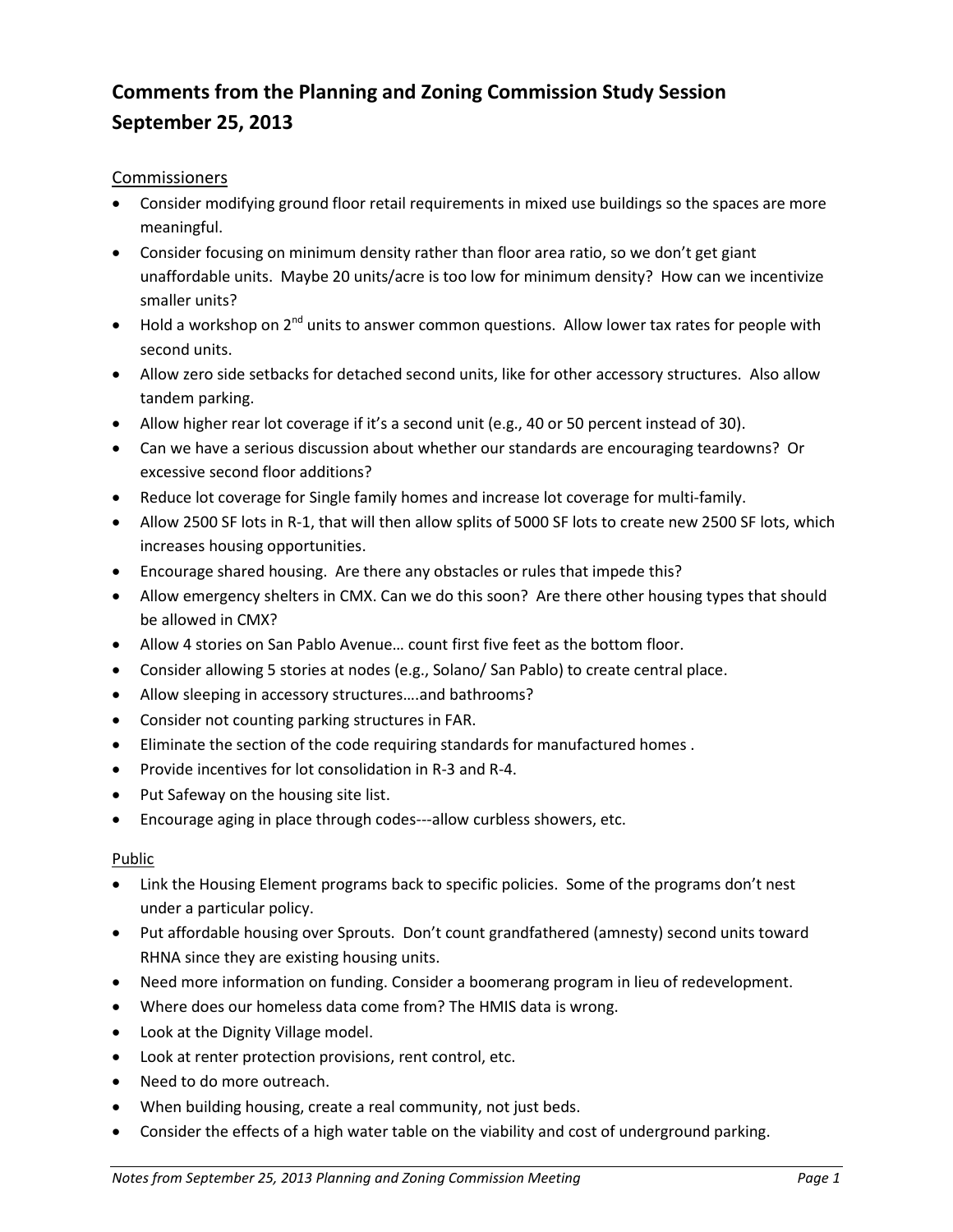# **Comments from the Town Hall Meeting October 1, 2013**

- Is the purpose of the Housing Element to look forward or backward?
- Can the City provide a (letter) "grade" for how we are doing compared to other cities? Our housing production numbers seem very low.
- Small sites are a development constraint.
- Safeway should be considered a possible housing site—it should be back on the table
- There is not enough housing for low income people in the city, and Albany should not evict people from the bulb until a supply is created. \$1,200 for a one-bedroom apartment is not realistic for someone on a fixed income, or with no income. In the meeting handout, it is unconscionable to say that more supportive services for homeless residents "may" be needed such services are essential.
- Albany needs to be kinder to its extremely low income population.
- What about an affordable housing fee (in lieu of inclusionary units)—wouldn't that be a more effective way to assist extremely low income people?
- Things are hard today, and they are getting worse. Don't evict people from the bulb just before the rainy season starts. People need shelter. We have a crisis on our hands and need to deal with it now—no bureaucracy. There are ways to provide housing without building large-scale affordable projects.
- What incentives can the City provide to encourage affordable housing? Can you explain inclusionary zoning?
- Can we make it easier to do second units? Or to add a unit in the R-2 or R-3 zones?
- Our zoning setbacks need to be smaller and our height limits need to be higher.
- Be careful of a second unit amnesty program---if you require people to bring their units up to code, they may end up losing their tenants and an affordable unit is lost.
- Can we accommodate people sleeping in accessory buildings?
- Albany should work with non-profits to encourage economic diversity in the city, including housing. Think outside the box.
- Note that many of our services are provided by Berkeley, especially mental health. Can we work jointly with agencies in nearby cities?
- Albany does not need an affordable housing incentive program since we already have a density bonus program.
- Could create a program like Fairfield's---the city forgives all the permit fees until the development is occupied, and then collects them over time through rents. The "write-down" helps make the unit more affordable.
- This discussion is mostly short term. What is our longer-term vision of what could be? Who has the vision for the future of housing in Albany? Is there one?
- Four stories will be perceived as too dense. The City is unwilling to compromise and give up open space. Can't have more density unless we give up views/light and open space.
- Consider a restriction—allow second units with no parking on the condition that second unit occupants may not have a car. If they get a car, they must move out.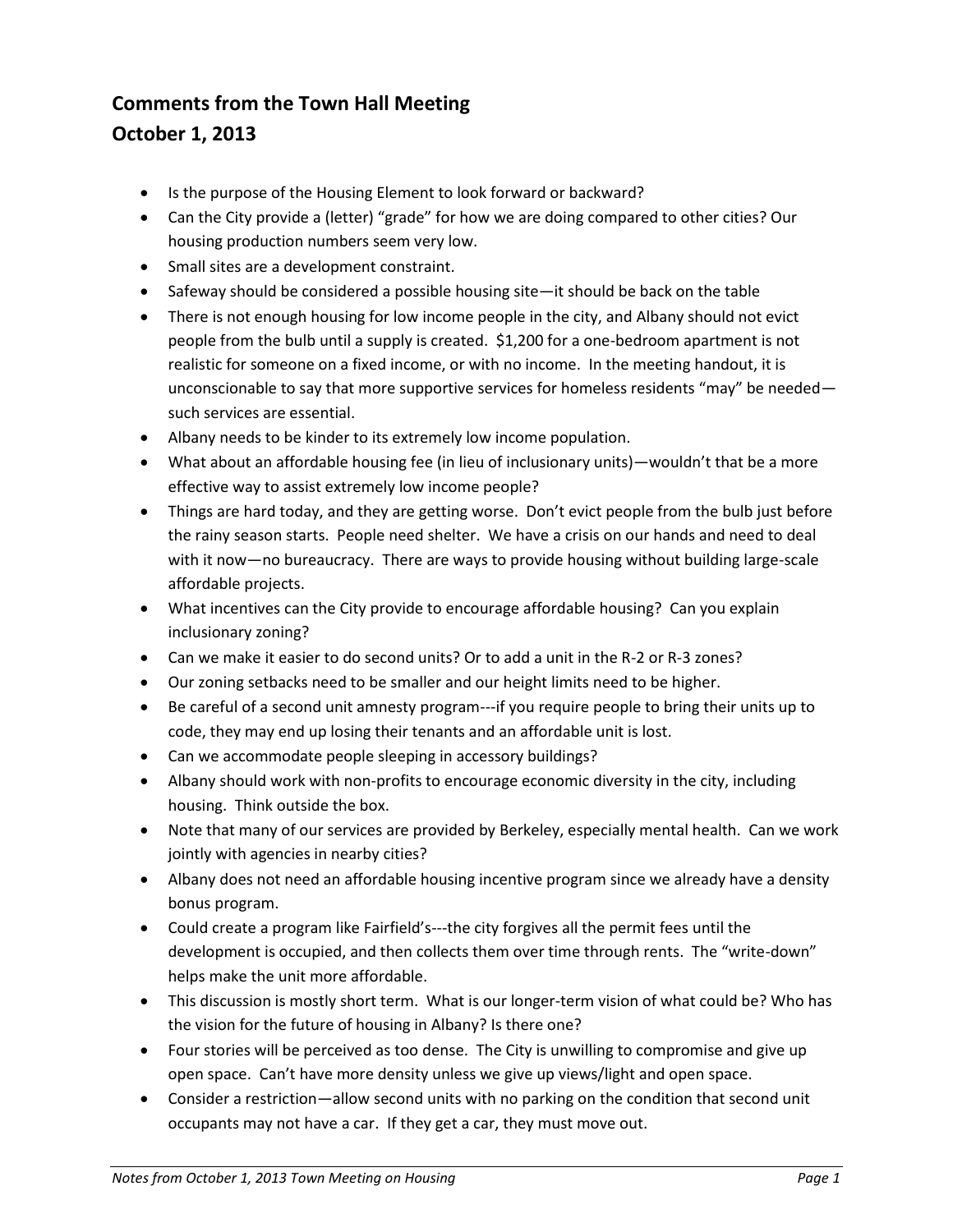- NIMBY is a big challenge to all these ideas.
- Redevelopment funds have ended. Are there other funds available?
- What happens to Albany's regional housing needs number if we don't build the affordable housing?
- How are opportunity sites identified?
- Was the project at Cornell and Brighton required to pay an inclusionary housing fee?
- What constitutes housing? Would a "Dignity Village" type development count?
- Container housing should be considered (\*shipping containers used as dwellings)—Berkeley has the resources to build this. It could be transitional housing.
- The City does not have adequate resources—but what would it take to make some of these things happen? How much staff and money would we need? Can we offer volunteers?
- Housing diversity is an important part of the vision. It is more important to focus on extremely low right now, because that's where the needs are greatest and the gap is biggest. I'd like to see a conversation with C.E.S.P. to see if there is a way to diffuse the immediate situation and not victimize residents of the bulb.
- Permit costs and parking requirements are preventing me from converting my single family home into a duplex, even though I am in a zoning district where duplexes are allowed. I need the income from the additional unit and would be willing to rent-restrict the unit to get permission to build it.
- Let's be hopeful that we can accomplish some of these things in 2015-2022 if we cant do them in 2014. Albany should be the city that other cities are talking about. Our motto is urban village—this means economic diversity.
- Is there a mechanism to charge lower fees for affordable projects?
- How much of a parcel tax would the City need to create a long-term funding source for affordable housing.
- I appreciate that this has not been a priority in the past, but don't take it out on the poorest people.
- Can we accommodate some of our housing needs with vacant and abandoned units? There are many of 18 million of them in the country—
- How can we get other Albany residents on board in supporting affordable housing? An education process is needed. Otherwise there will be a lot of push back on height and density.
- Is CMX really the best zone for emergency shelter?
- If the City provided senior housing, seniors could move on and more single family homes could become shared housing. I don't agree that we have to sacrifice open space to get high density. Perhaps the Council could tour affordable housing developments and see their merits.
- Shared housing is a good idea. We should pursue a shared housing project, similar to what is done on the Peninsula.
- How can we call ourselves an urban village when we don't allow density?
- Small units are better. They have lower carbon footprints. Recognize the link between housing and climate action goals.
- Consider using other materials, like cobs and hay bales. Burlap bags filled with concrete a la Maybeck.
- Revisit idea of housing for teachers on Solano Ave.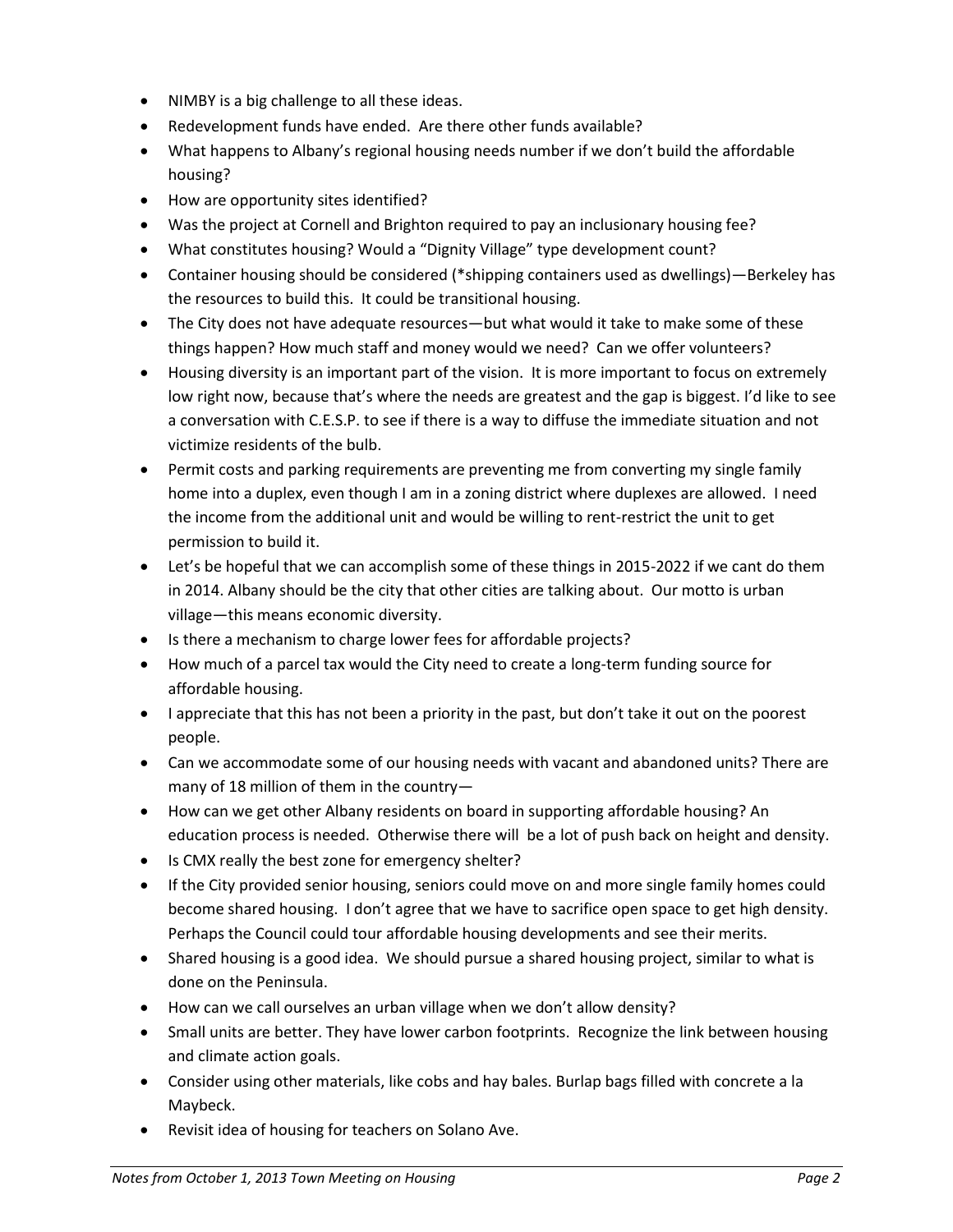# **Comments from the Planning and Zoning Commission Study Session October 8, 2013**

### **COMMISSIONERS**

- Note that density bonuses are a zoning incentive.
- Consider adding the Safeway store to the list of housing sites.
- Consider increasing the allowable density at the commercial nodes (e.g., the Commercial Node overlay district).
- Could the retail site at UC Village be considered a housing site?

#### PUBLIC

- Consider policies on rent stabilization or rent control to address the issue of rents rising faster than incomes.
- Consider the needs of workers at Golden Gate Fields.
- Process should be slowed down so that public comments can be incorporated in this draft.
- Albany is the only City in Alameda County whose Housing Element status is "overdue.*"*
- Can zoning of the Cleveland Avenue Corridor be changed to allow emergency shelter (e.g., PetCo).
- Need to provide a justification of why the waterfront is not being considered for housing.
- Look at incentives to achieve the long-term affordability of second units—so they don't just become "Air BNB" vacation rentals.
- Consider the viability of existing businesses in the sites analysis, eg, the banks.
- Consider more density on Solano Avenue.
- Consider requiring upper story residential on the proposed Sprouts grocery store.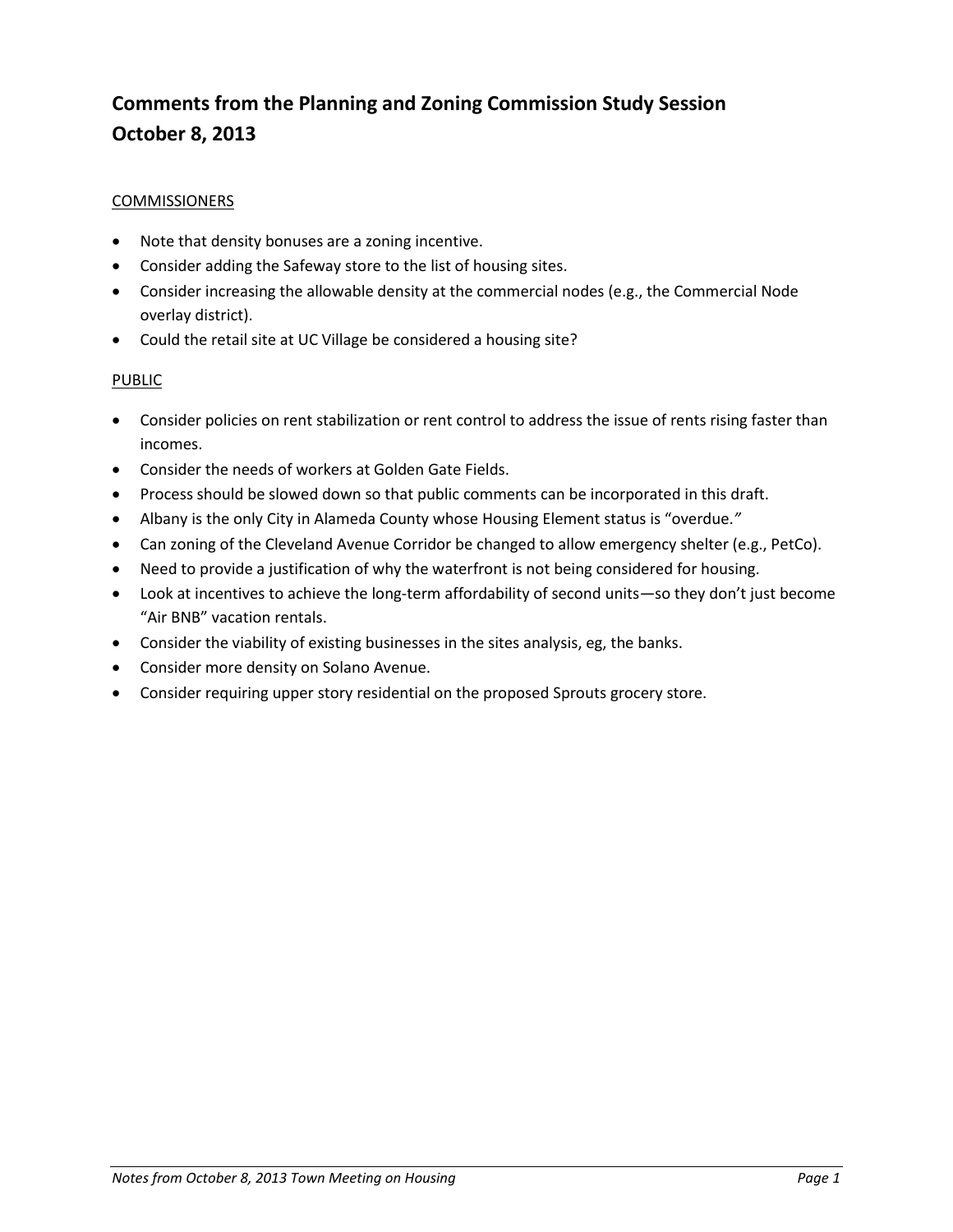# **Comments from the Planning and Zoning Commission Study Session October 15, 2013**

## Commissioners (initial comments following presentation)

- Note that FAR on small lots is 0.6, while maximum lot coverage is 50%; this is more evidence that a home expansion project on a small lot may be more inclined to go "up" than "out"
- Additional allowances for tandem parking would help address the parking constraint, especially for second units
- When the zoning regulations were updated, second units were intentionally disallowed in R-2 and R-3 because we wanted to preserve those areas for multi-family housing. Reconsidering now?
- We should include something in the Housing Element regarding AB 1229 (editor's note: AB 1229, which would have restored inclusionary housing authority for rental housing, has just been vetoed)
- What type of outreach will the City do after the Draft Element is submitted to HCD? (staff responds)
- How are emergency shelters operated and managed? Does the City run them? Can we jointly undertake shelter development with adjacent cities?
- How will the next Housing Element update align with the General Plan Update?
- Be cautious about allowing ground floor residential along San Pablo. We don't want to create dead zones where there is no street level activity. Perhaps require a use permit for ground floor residential, or allow ground floor residential only on certain segments of the corridor
- Avoid creating ground floor presence which walls off the street—encourage density to bring in shoppers and active street life
- Make developers and others aware of the benefits of doing affordable housing rather than market rate housing so they may take advantage of the state-mandated parking standards and the density bonus

### Public Comments

- Commissioners should familiarize themselves with the Legal Aid lawsuit and subsequent correspondence – they point out deficiencies in the Draft which should be corrected before submittal to HCD. Fixing these things now will ultimately result in more rapid certification. Draft Chapter 5 describes many aspects of development regulation but concludes they are not constraints. Constraints text should provide more discussion of public opinion as a constraint, and also alternative funding options(redevelopment "boomerang" provisions). Text should also identify City's failure to submit a Housing Element between 1992 and 2013 as a constraint.
- Letters from Legal Aid are informative, specific, instructive—don't rush the document through. Is there a requirement to do an RFP for shelters? Or is this exempt? Where does the Safeway project fit into this discussion?
- The October 1 meeting was not publicized on the City's website. The constraints discussion should acknowledge that the City made "Voices to Vision" a priority during 2007-2011 instead of finishing its housing element. The Voices to Vision process neglected to consider the need for affordable housing. Golden Gate Fields represents a more viable housing site than the active businesses on San Pablo Avenue—we should make an honest assessment of why it is not being considered. We also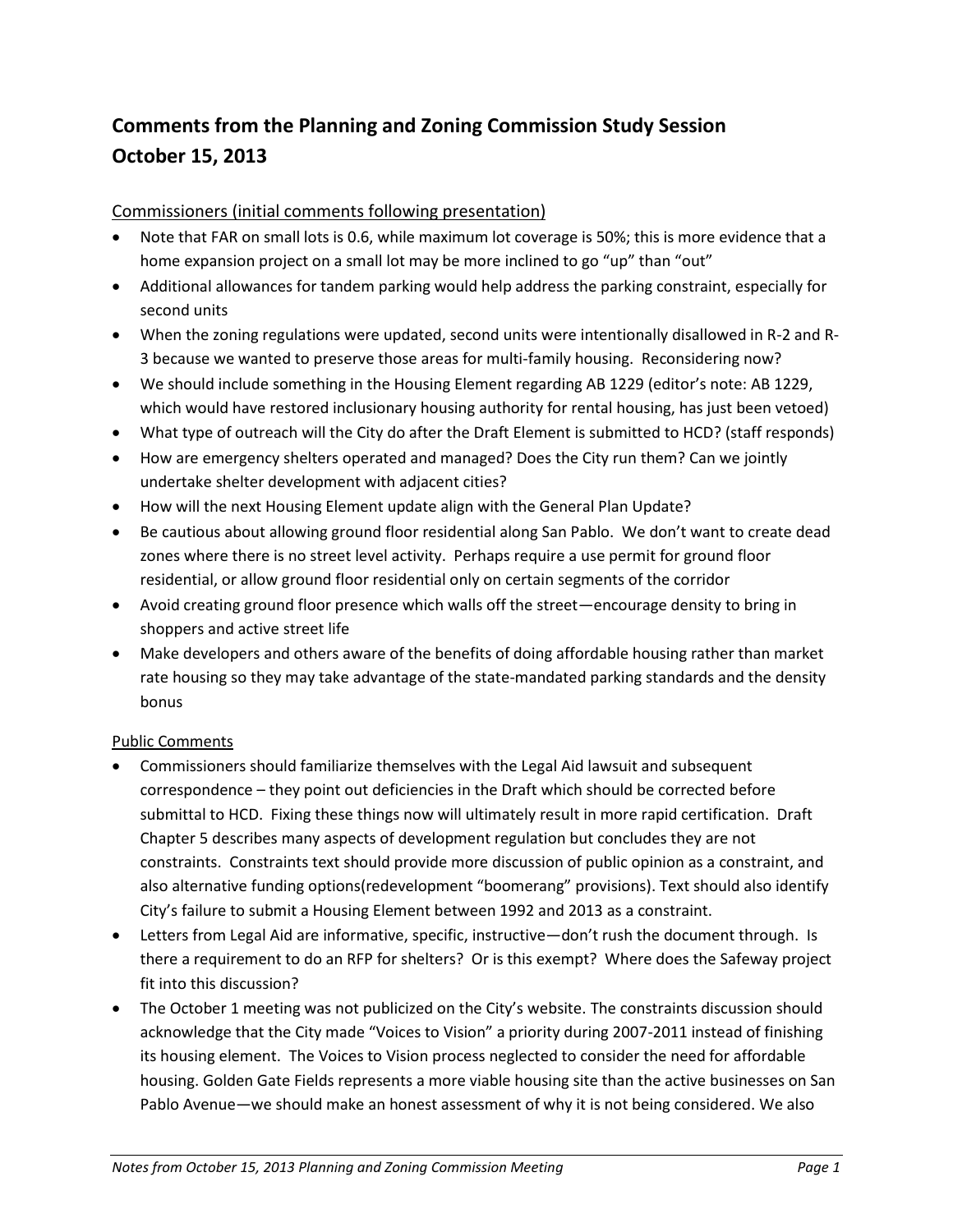need to address NIMBYism in a more meaningful way, e.g., what happened to the proposal for housing on Safeway.

- The City has neglected the needs of homeless residents and failed to acknowledge the need for shelter. The proposal to allow shelters in CMX without a use permit is an important step forward.
- The Housing Element focuses on the San Pablo and Solano corridors, but should also recognize opportunities in established neighborhoods in the form of vacant homes that could be purchased and renovated as affordable units or shared housing.

## Additional Commissioner Comments

- Can the City consider using the visitor housing at Golden Gate Fields as emergency shelter? It was noted that this was in Berkeley, not Albany, and was private. Perhaps work with the track to explore.
- City should emphasize joint efforts with other cities to undertake projects which are not feasible for Albany alone. This is particularly true with development of emergency shelters.
- Not really viable to use vacant homes for affordable housing since price tag is so high. Private sector tends to buy these homes and renovate them for single family use.
- How will HCD evaluate our housing sites? What if they decide they are not realistic? Reconsider the Safeway site—maybe not the entire site, but just a transition area between the back of the store and the adjacent residences. It was noted that Safeway was no longer considering housing, and that when they were proposing housing it was to be market rate and not affordable.
- Commission generally supports housing and density, but community is often resistant. Commission did not really guide Voices to Vision—outcome might have been different if they had.
- Developers have told us that Albany land costs are too high and parcels are too small to make affordable housing pencil out here. Housing advocates should bring the city interested developers instead of lawsuits. We support non-profits. However, if it is tough to build, the outcome will be "lost profit" and that is a negative.
- Need incentives to encourage lot consolidation. Allow more density on larger lots. It was subsequently noted that the City already did this, and this was an important incentive.
- Allow shared housing and boarding houses.
- Agree with the idea of allowing residential on the ground floor on San Pablo with a use permit, so we can evaluate each project on its merits and its context.
- Consider amending the setback standards in R-1 so that residents on two adjacent lots can build zero lot line homes sharing a wall on the common property line—e.g., a 2-unit building on two 2,500 adjoining square foot lots.
- The allowance for higher FAR in the SPC zone for projects with housing is an important incentive.
- Is the daylight plane requirement a disincentive?
- Perhaps we should rethink the provisions of the (San Pablo/Solano) commercial node overlay so it achieves its originally envisioned purpose of more density at that location.
- Clarify that rooftop open space can be counted as open space.
- Consider allowing other types of housing in the CMX zone (in addition to emergency shelter and transitional housing).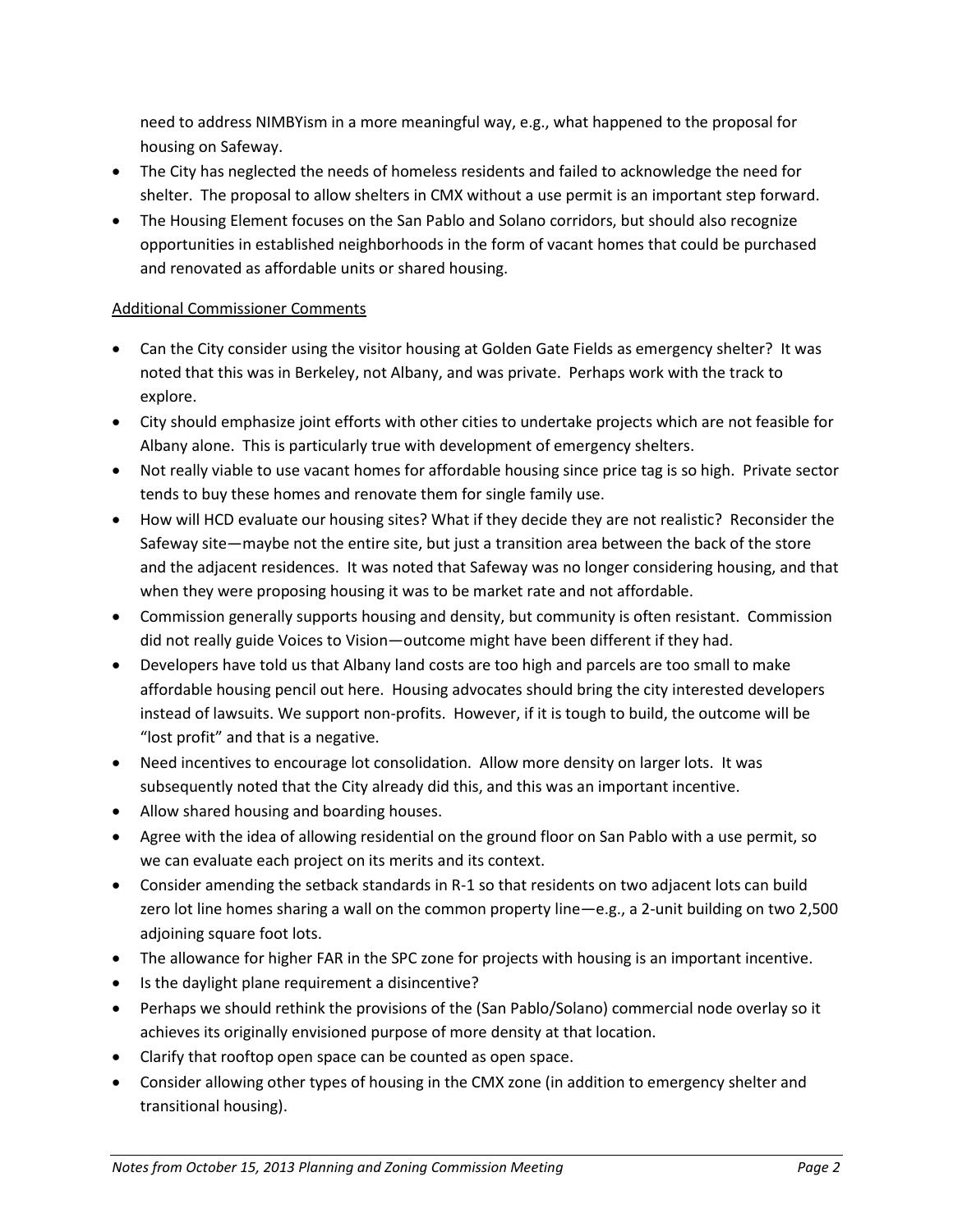- More incentives for second units would be good—allow detached units over 12 feet and allow tandem parking for units where two spaces are required.
- The concept of having multiple small emergency shelters (as articulated in the text) is preferable to having one very large shelter.
- Concur with the idea of allowing single room occupancy housing and adding transitional and supportive housing to zoning regulations.
- Perhaps get school impact fees waived for affordable housing –or use the fees as an incentive to create more studio apartments, since units under 500 SF are exempt (note: it was later suggested that EBMUD could also consider waiving water hookup charges, but acknowledged this was very unlikely).
- Look at how constraints might be turned into incentives. Consider the boomerang fund option raised in the Legal Aid letter in lieu of the funds lost through the redevelopment take-away.
- Place a priority on using affordable housing funds for emergency and transitional housing.
- Provide incentives for heights at the "nodes" identified in the General Plan. Acknowledged this was a General Plan issue to be addressed in the next Housing Element.
- Consider increasing the lot coverage standard in the RHD zone to 55%, and reducing the minimum lot size from 4,840 SF.
- Could encourage more housing like the little units on a court near the middle school that were built 50-60 years ago.
- Establishing minimum densities in our zoning code are a great idea and should move forward. We should still emphasize the importance of good design though.
- Create incentives to attach the second unit to the main house instead of making it detached or in the setbacks.
- Consider waiving the public arts fee for affordable housing—or using some of the arts fee for housing instead of art, since we need housing as much as we need art.
- Discussion of Fire Code requirements and possible code changes so commercial grade systems are not required for larger home—just adopt the State Fire Code and not "extra" codes. Confirmation that second units are not subject to the same fire code requirements as large homes (e.g., sprinklers).
- How does Albany's park fee compare with nearby cities—it is imposed for subdivisions only?
- Given the lack of large sites, our affordable housing strategy should focus more heavily on second units. Make it easier to build them. Santa Cruz is a good model for that.
- Allow smaller parking spaces, compact spaces, smart car spaces, etc.
- Consider opportunities for housing behind Safeway.
- Consider changing the requirements for prefab (manufactured) homes to allow more than one on a lot.
- Consider changing the fee structure so it is geared less toward flat fees and more toward fees based on actual time required to process an application—e.g., require a payment and then refund the balance to the applicant if it is not all used, or request more when it is depleted. Switch to hourly rate system, and allow lower rates for affordable projects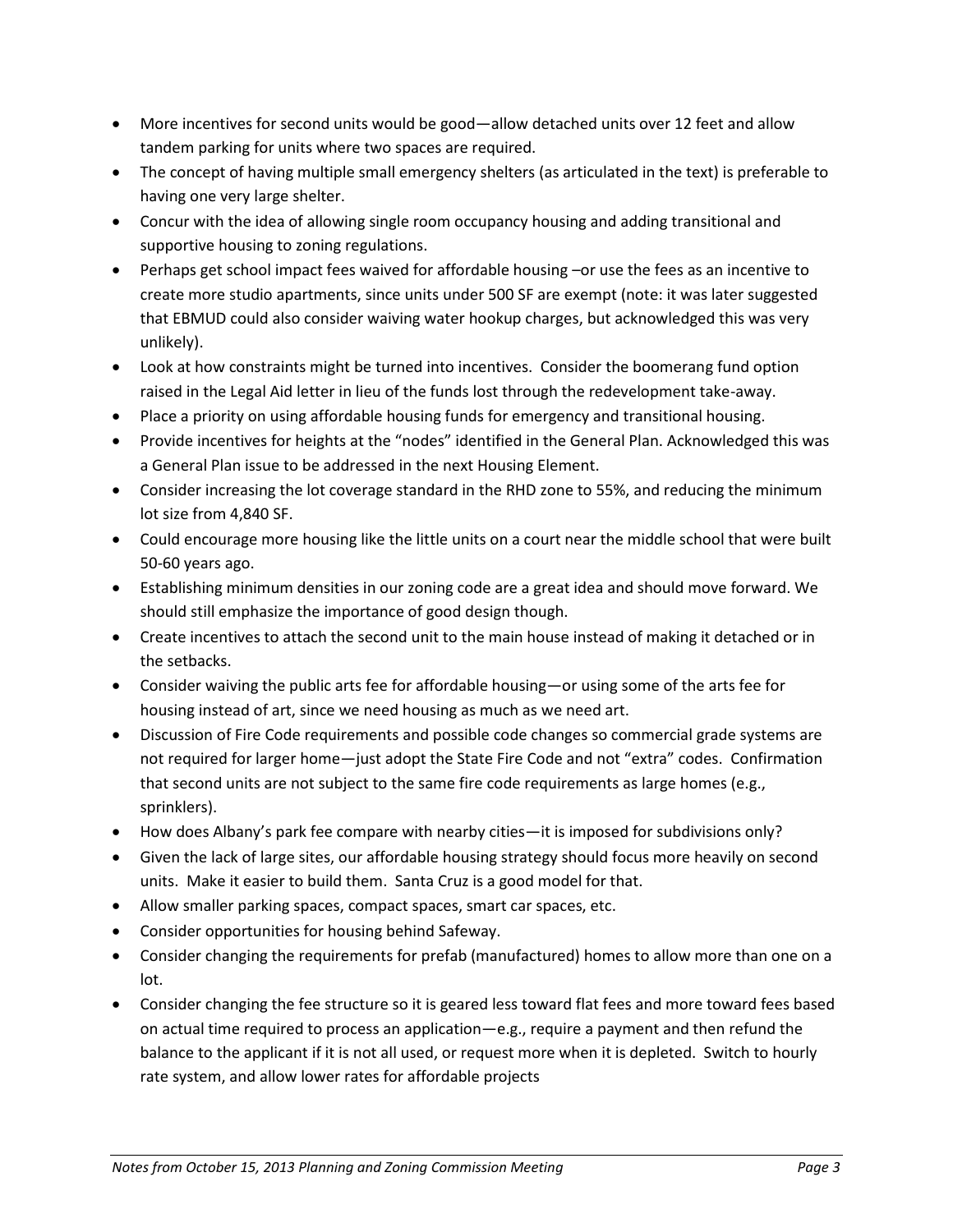- Amnesty program for second units is a good idea, but do this after the second unit standards are revised.
- The idea of housing for employees is good—vis a vis, Safeway's proposal a few years ago to reserve some of the proposed housing units for checkout staff.
- Commission asks if any of the items in Chapter 5 are not really constraints and should be removed (answer is no).
- Consider adding the former library/YMCA site back in—School District had considered teacher housing here, but they couldn't meet the parking requirements.
- Perhaps Mechanics Bank should come off the list, since it is a community institution. Perhaps Bank of America should be on the list—and the 7-11 store.
- Taller buildings on San Pablo should be considered.
- Commission requests that these ideas be forwarded to Council for their consideration. Some will not be viable until 2015-2022 element, but some may be good to go now. Definitely add the "boomerang" program before this goes to HCD.
- Note the challenges of planning for waterfronts. How have other cities handled this? Oakland? Alameda?